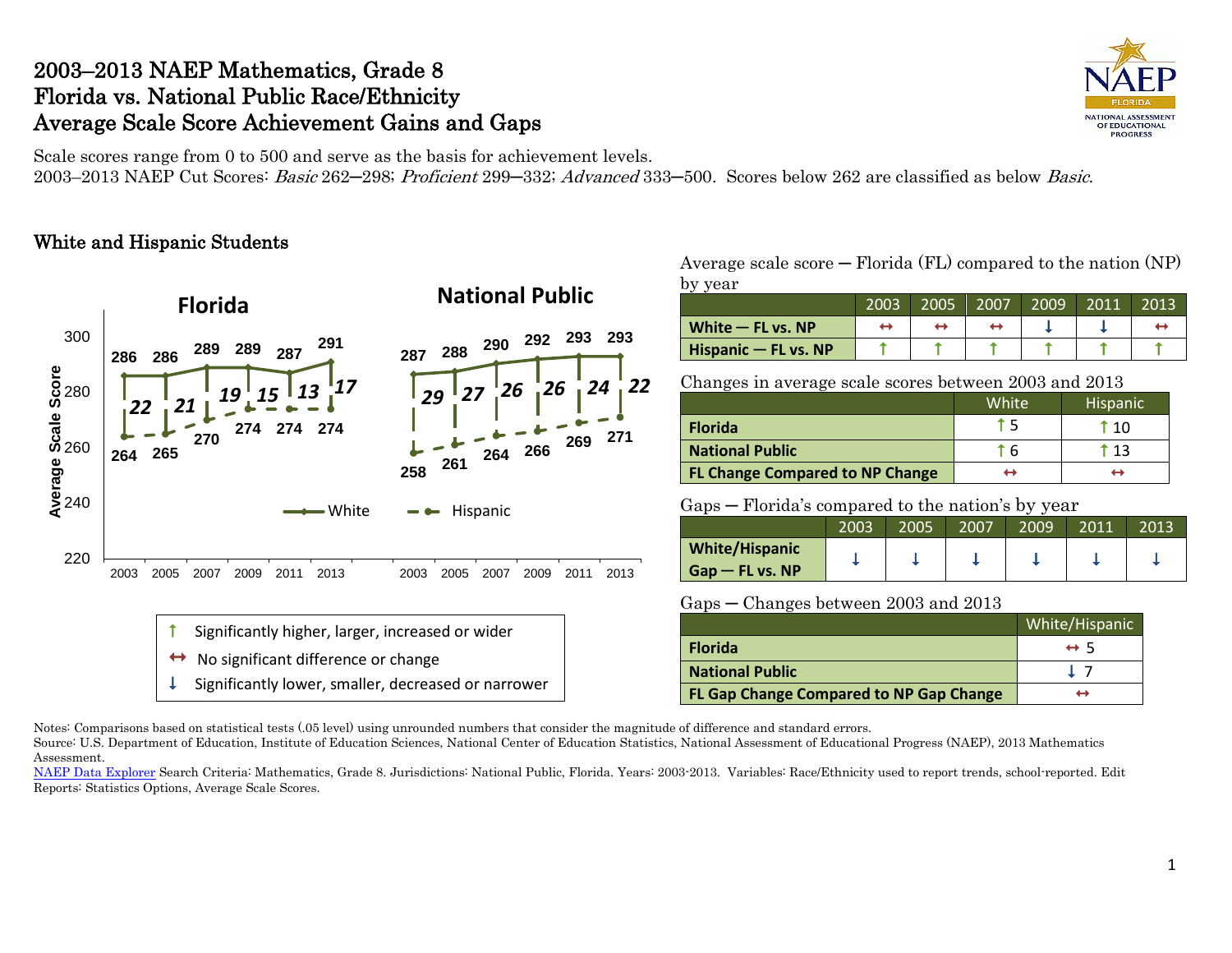# 2003–2013 NAEP Mathematics, Grade 8 Florida vs. National Public Race/Ethnicity Average Scale Score Achievement Gains and Gaps



Scale scores range from 0 to 500 and serve as the basis for achievement levels. 2003–2013 NAEP Cut Scores: Basic 262–298; Proficient 299–332; Advanced 333–500. Scores below 262 are classified as below Basic.

## White and African-American Students



Average scale score  $-$  Florida (FL) compared to the nation (NP) by  $\sum_{i=1}^{n}$ 

| veal                |      |      |      |                   |      |      |
|---------------------|------|------|------|-------------------|------|------|
|                     | 2003 | 2005 | 2007 | 2009              | 2011 | 2013 |
| White $-$ FL vs. NP | ↔    | ↔    |      |                   |      |      |
| African-American -  | ↔    | ↔    | ↔    | $\leftrightarrow$ |      |      |
| FL vs. NP           |      |      |      |                   |      |      |

Changes in average scale scores between 2003 and 2013

|                                        | White | African-American |
|----------------------------------------|-------|------------------|
| <b>Florida</b>                         |       | t 15             |
| <b>National Public</b>                 |       | t 11             |
| <b>FL Change Compared to NP Change</b> |       |                  |

Gaps ─ Florida's compared to the nation's by year

|                               | 2003 | 2005 | 2007 | 2009 | 2011 | 2013 |
|-------------------------------|------|------|------|------|------|------|
| <b>White/African-American</b> |      |      |      |      |      |      |
| $Gap$ – FL vs. NP             |      |      |      |      |      |      |

Gaps ─ Changes between 2003 and 2013 Significantly higher, larger, increased or wider

- No significant difference or change
- Significantly lower, smaller, decreased or narrower

| 1 U D U<br>Changes between 2000 and 2010 |                        |
|------------------------------------------|------------------------|
|                                          | White/African-American |
| <b>Florida</b>                           | 110                    |
| <b>National Public</b>                   |                        |
| FL Gap Change Compared to NP Gap Change  |                        |

Notes: Comparisons based on statistical tests (.05 level) using unrounded numbers that consider the magnitude of difference and standard errors. Score gaps are calculated based on differences between unrounded average scores.

Source: U.S. Department of Education, Institute of Education Sciences, National Center of Education Statistics, National Assessment of Educational Progress (NAEP), 2013 Mathematics Assessment[. NAEP Data Explorer](http://nces.ed.gov/nationsreportcard/naepdata/) Search Criteria: Mathematics, Grade 8. Jurisdictions: National Public, Florida. Years: 2003-2013. Variables: Race/Ethnicity used to report trends, school-reported. Edit Reports: Statistics Options, Average Scale Scores.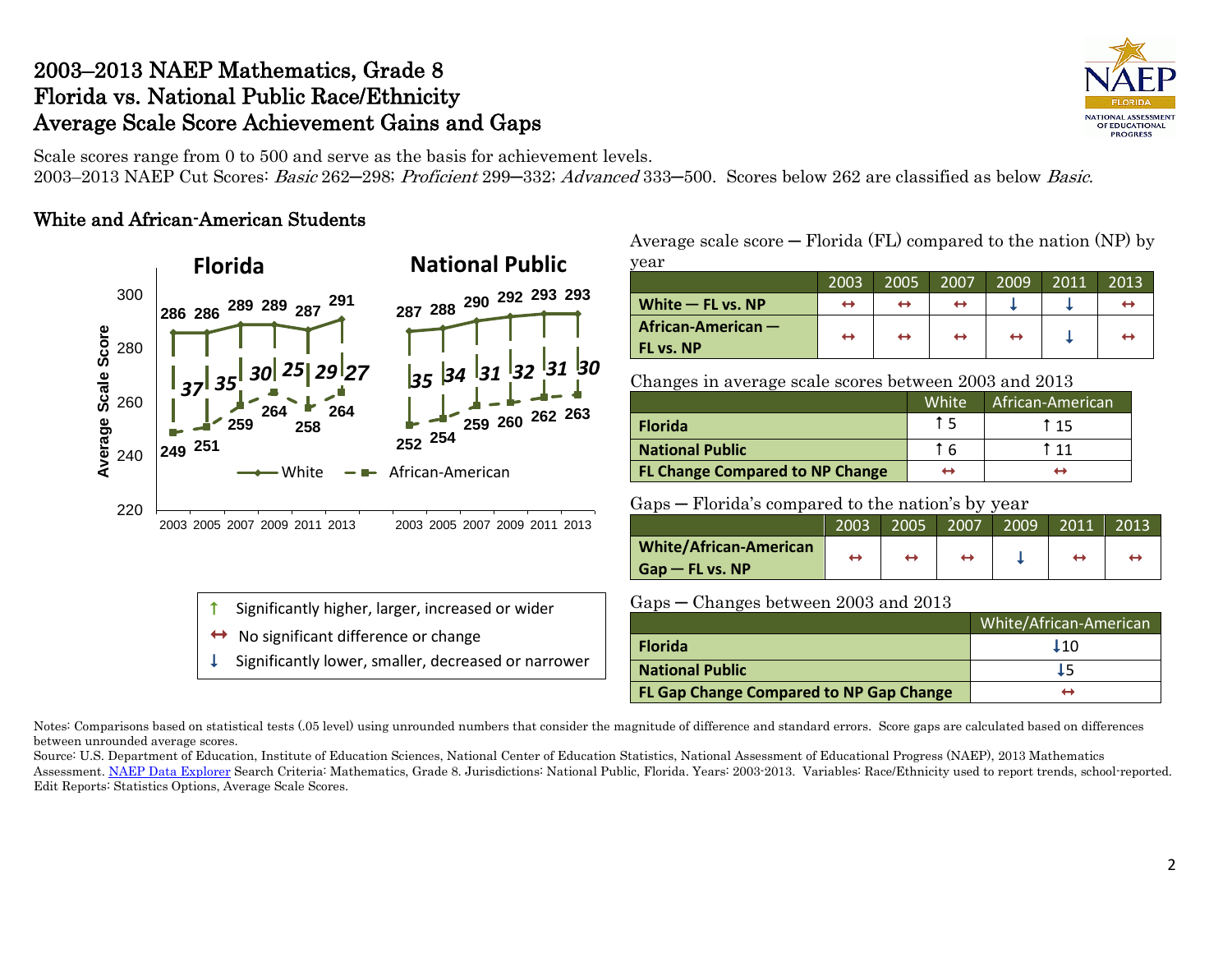# 2003–2013 NAEP Mathematics, Grade 8 Florida vs. National Public Race/Ethnicity At or above *Basic* Achievement Gaps

NATIONAL ASSESSMENT OF EDUCATIONAL **PROGRESS** 

Scale scores range from 0 to 500 and serve as the basis for achievement levels.

2003–2013 NAEP Cut Scores: Basic 262–298; Proficient 299–332; Advanced 333–500. Scores below 262 are classified as below Basic.

## White and Hispanic Students



Percent at or above  $Basic$  – Florida (FL) compared to the nation (NP) by year

|                        | 2003 | 2005 | 2007 | 2009 | 2011 | 2013 |
|------------------------|------|------|------|------|------|------|
| White $-$ FL vs. NP    |      |      |      |      |      |      |
| Hispanic $-$ FL vs. NP |      |      |      |      |      |      |

Changes in percent performing at or above Basic between 2003 and 2013

|                                        | White                | Hispanic <sup>'</sup> |
|----------------------------------------|----------------------|-----------------------|
| <b>Florida</b>                         | $\leftrightarrow$ 3% | 1 1 2 %               |
| <b>National Public</b>                 | <b>14%</b>           | <b>115%</b>           |
| <b>FL Change Compared to NP Change</b> | ↔                    | ↔                     |

Gaps ─ Florida's compared to the nation's by year

|                                            | 2003 | 2005 | 2007 | 2009 | 2011 | 2013 |
|--------------------------------------------|------|------|------|------|------|------|
| <b>White/Hispanic</b><br>$Gap$ – FL vs. NP |      |      |      |      |      |      |
|                                            |      |      |      |      |      |      |

Gaps ─ Changes between 2003 and 2013

|                                         | White/Hispanic       |
|-----------------------------------------|----------------------|
| <b>Florida</b>                          | $\leftrightarrow$ 9% |
| <b>National Public</b>                  | $\downarrow$ 11%     |
| FL Gap Change Compared to NP Gap Change | ↔                    |

Notes: Comparisons based on statistical tests (.05 level) using unrounded numbers that consider the magnitude of difference and standard errors.

At or above *Basic*: Partial mastery of prerequisite knowledge and skills needed for proficient work.

Source: U.S. Department of Education, Institute of Education Sciences, National Center of Education Statistics, National Assessment of Educational Progress (NAEP), 2013 Mathematics Assessment.

[NAEP Data Explorer](http://nces.ed.gov/nationsreportcard/naepdata/) Search Criteria: Mathematics, Grade 8. Jurisdictions: National Public, Florida. Years: 2003-2013. Variables: Race/Ethnicity used to report trends, school-reported. Edit Reports: Statistics Options, Achievement Levels, Cumulative.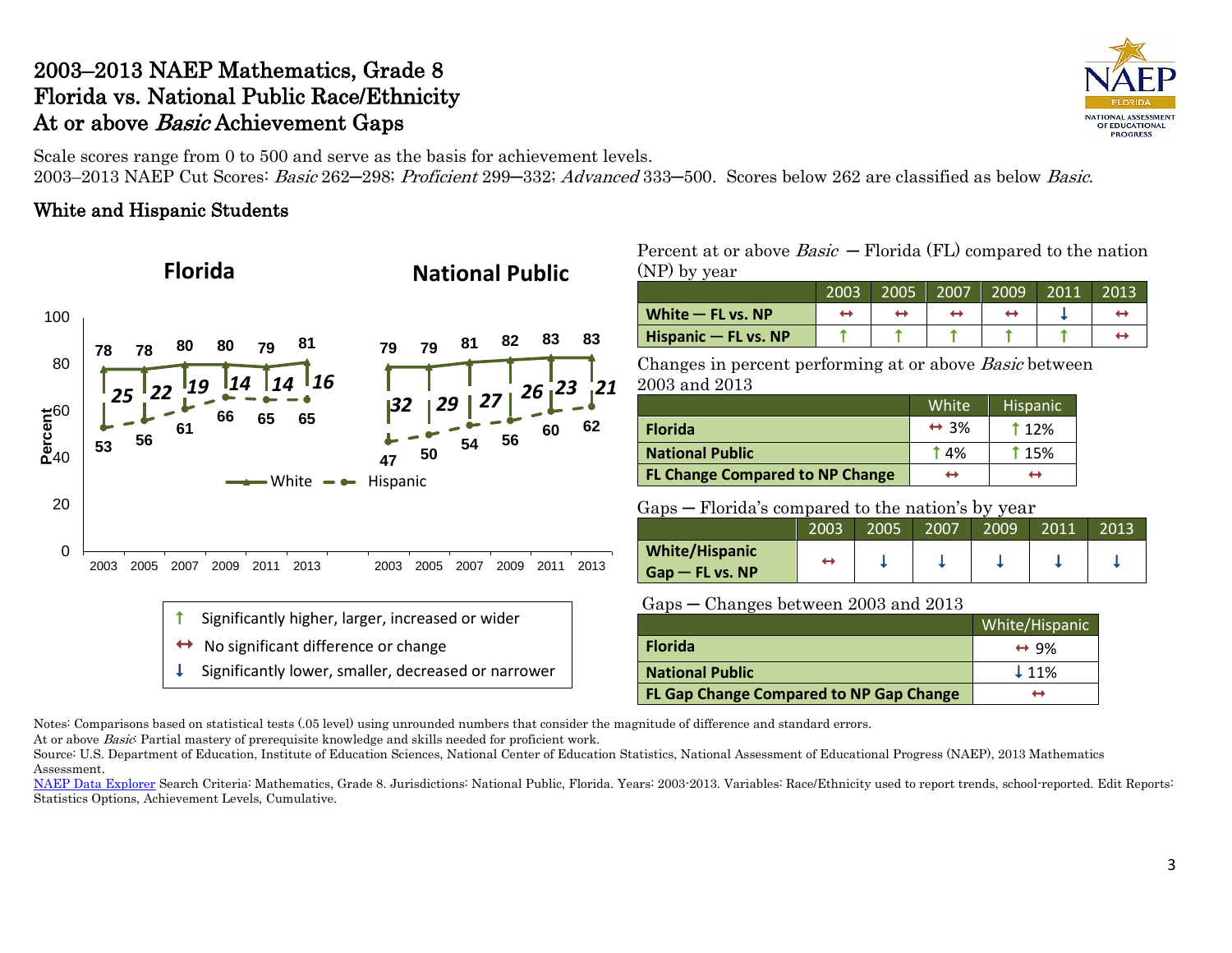# 2003–2013 NAEP Mathematics, Grade 8 Florida vs. National Public Race/Ethnicity At or above *Basic* Achievement Gaps

Scale scores range from 0 to 500 and serve as the basis for achievement levels. 2003–2013 NAEP Cut Scores: Basic 262–298; Proficient 299–332; Advanced 333–500. Scores below 262 are classified as below Basic.

### White and African-American Students



- Significantly higher, larger, increased or wider
- No significant difference or change
- Significantly lower, smaller, decreased or narrower

### Percent at or above  $Basic$  – Florida (FL) compared to the nation (NP) by year

|                                   | 2003              | 2005              | 2007 | 2009 | 2011 | 2013 |
|-----------------------------------|-------------------|-------------------|------|------|------|------|
| White $-$ FL vs. NP               | ↔                 | $\leftrightarrow$ | ↔    |      |      |      |
| African-American $-$<br>FL vs. NP | $\leftrightarrow$ | $\leftrightarrow$ | ↔    |      |      |      |

Changes in percent performing at or above Basic between 2003 and 2013

|                                        | White                | African-American |
|----------------------------------------|----------------------|------------------|
| <b>Florida</b>                         | $\leftrightarrow$ 3% | <b>115%</b>      |
| <b>National Public</b>                 | $\uparrow$ 4%        | <b>112%</b>      |
| <b>FL Change Compared to NP Change</b> | ⊣                    |                  |

### Gaps ─ Florida's compared to the nation's by year

|                                                      | 2003 | 2005 | 2007 | 2009 | .2011 | 2013 |
|------------------------------------------------------|------|------|------|------|-------|------|
| <b>White/African-American/</b><br>$G$ ap — FL vs. NP |      |      |      |      |       |      |
|                                                      |      |      |      |      |       |      |

### Gaps ─ Changes between 2003 and 2013

|                                         | White/African-American |
|-----------------------------------------|------------------------|
| <b>Florida</b>                          | $\downarrow$ 12%       |
| <b>National Public</b>                  | ↓8%                    |
| FL Gap Change Compared to NP Gap Change |                        |

Notes: Comparisons based on statistical tests (.05 level) using unrounded numbers that consider the magnitude of difference and standard errors.

At or above Basic: Partial mastery of prerequisite knowledge and skills needed for proficient work. Source: U.S. Department of Education, Institute of Education Sciences, National Center of Education Statistics, National Assessment of Educational Progress (NAEP), 2013 Mathematics Assessment.



[NAEP Data Explorer](http://nces.ed.gov/nationsreportcard/naepdata/) Search Criteria: Mathematics, Grade 8. Jurisdictions: National Public, Florida. Years: 2003-2013. Variables: Race/Ethnicity used to report trends, school-reported. Edit Reports: Statistics Options, Achievement Levels, Cumulative.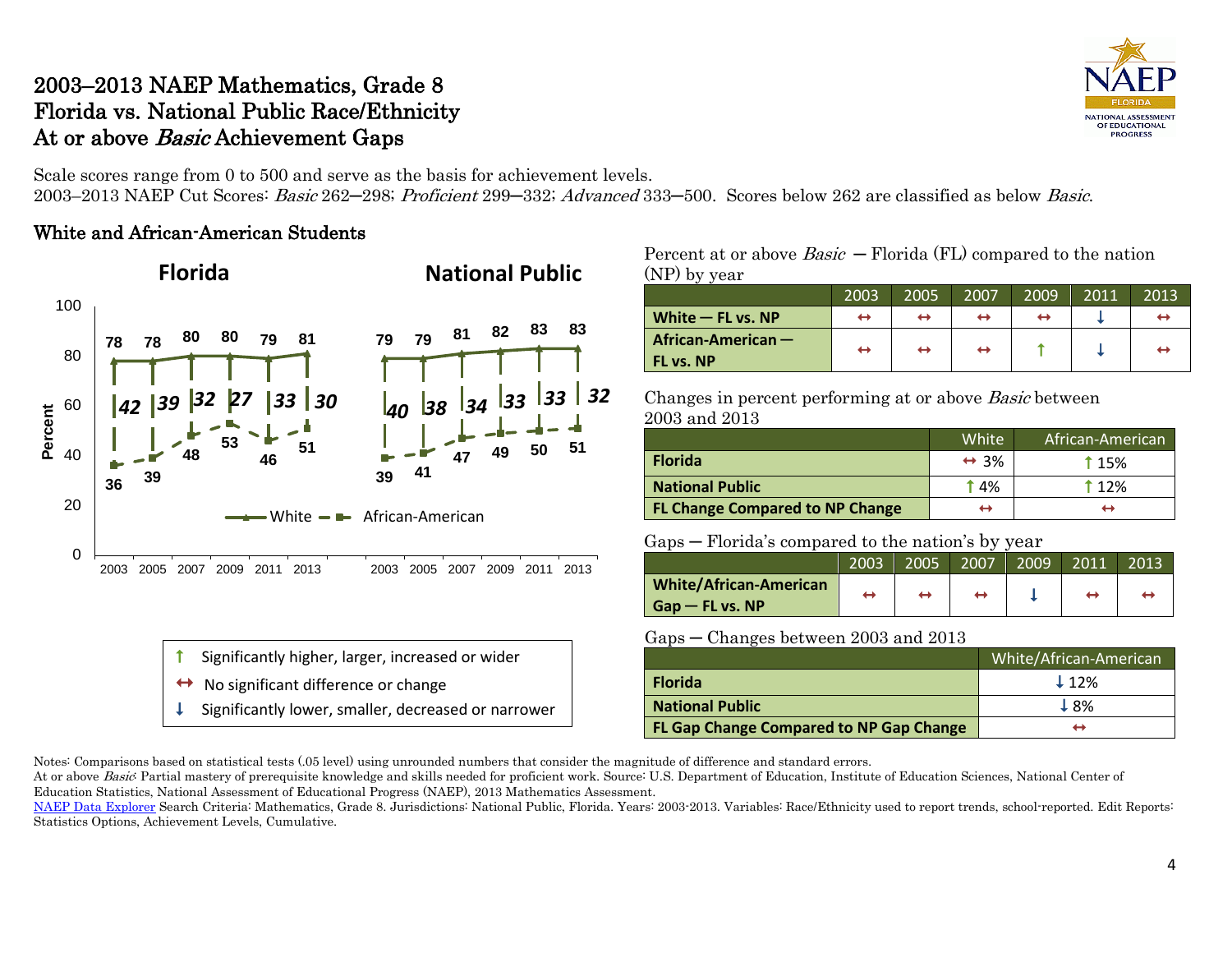# 2003–2013 NAEP Mathematics, Grade 8 Florida vs. National Public Race/Ethnicity At or above Proficient Achievement Gaps

NATIONAL ASSESSMENT OF EDUCATIONAL **PROGRESS** 

Scale scores range from 0 to 500 and serve as the basis for achievement levels. 2003–2013 NAEP Cut Scores: Basic 262─298; Proficient 299─332; Advanced 333─500. Scores below 262 are classified as below Basic.

## White and Hispanic Students



Percent at or above *Proficient*  $-$  Florida (FL) compared to the nation (NP) by year

|                      | 2003 | 2005 | 2007 | 2009 | 2011 | 2013 |
|----------------------|------|------|------|------|------|------|
| White $-$ FL vs. NP  |      |      |      |      |      |      |
| Hispanic - FL vs. NP |      |      |      |      |      |      |

Changes in percent performing at or above Proficient between 2003 and 2013

|                                        | White       | <b>Hispanic</b> |
|----------------------------------------|-------------|-----------------|
| <b>Florida</b>                         | <b>f</b> 6% | † ጸ%            |
| <b>National Public</b>                 | <b>18%</b>  | <b>t</b> 10%    |
| <b>FL Change Compared to NP Change</b> | ↔           | ↔               |

Gaps ─ Florida's compared to the nation's by year

|                       |      |      |      | . .  |      |      |  |
|-----------------------|------|------|------|------|------|------|--|
|                       | 2003 | 2005 | 2007 | 2009 | 2011 | 2013 |  |
| <b>White/Hispanic</b> |      | ↔    |      |      |      |      |  |
| $Gap$ – FL vs. NP     |      |      |      |      |      |      |  |

Gaps ─ Changes between 2003 and 2013

|                                         | White/Hispanic       |
|-----------------------------------------|----------------------|
| <b>Florida</b>                          | $\leftrightarrow$ 2% |
| <b>National Public</b>                  | $\leftrightarrow$ 2% |
| FL Gap Change Compared to NP Gap Change | ↔                    |

Notes: Comparisons based on statistical tests (.05 level) using unrounded numbers that consider the magnitude of difference and standard errors.

At or above *Proficient*: Mastery of complex material; higher than grade level performance.

Source: U.S. Department of Education, Institute of Education Sciences, National Center of Education Statistics, National Assessment of Educational Progress (NAEP), 2013 Mathematics Assessment.

[NAEP Data Explorer](http://nces.ed.gov/nationsreportcard/naepdata/) Search Criteria: Mathematics, Grade 8. Jurisdictions: National Public, Florida. Years: 2003-2013. Variables: Race/Ethnicity used to report trends, school-reported. Edit Reports: Statistics Options, Achievement Levels, Cumulative.